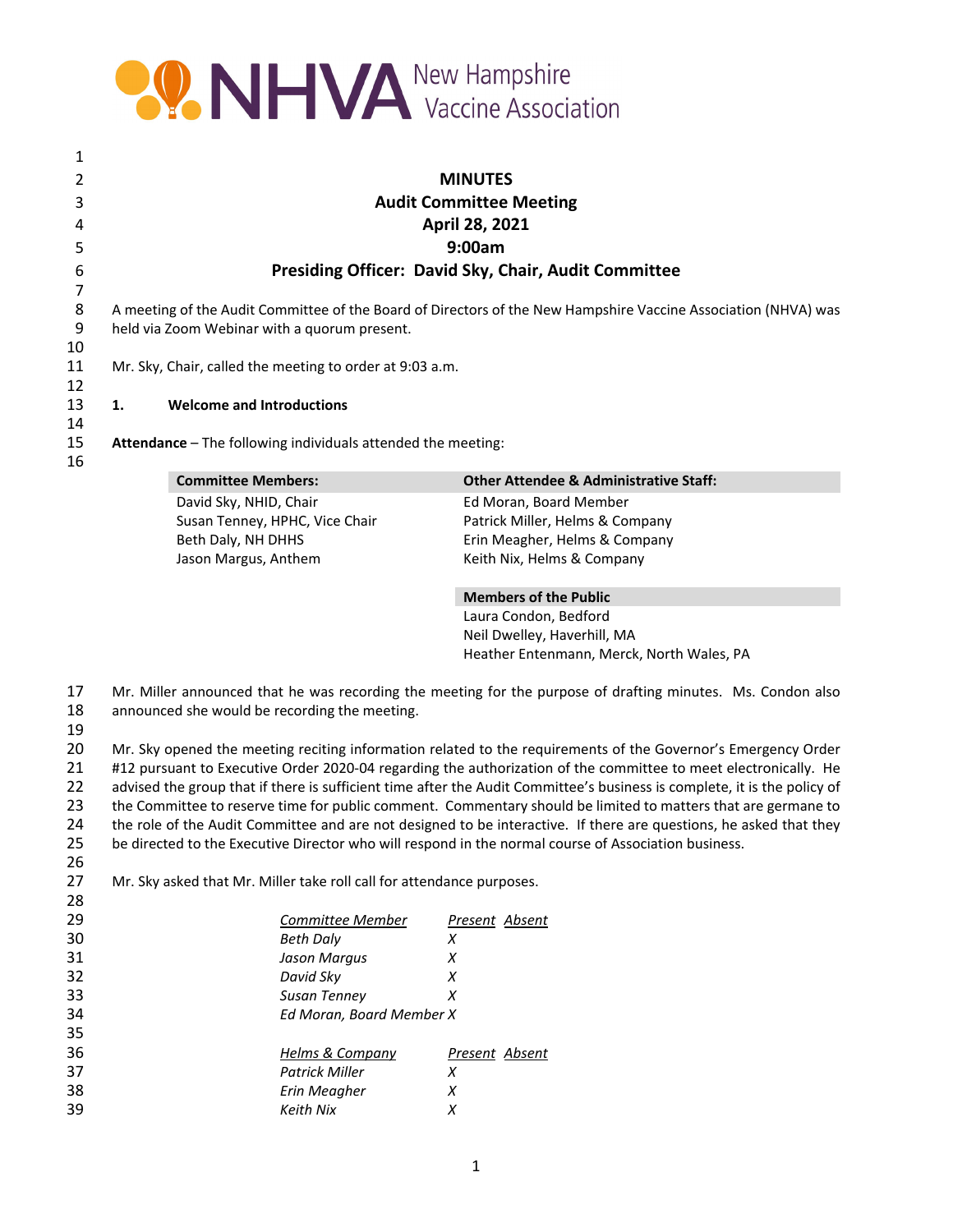

# **2. Review and Acceptance of September 9, 2020 Meeting Minutes**

 Mr. Sky asked the Committee if anyone had any questions or changes to the September 9, 2020 meeting minutes. No questions or changes` were identified.

**VOTE RECORDED:** On a motion by Ms. Daly, seconded by Ms. Tenney, by roll call it was unanimously *VOTED: To accept the September 9, 2020 Audit Committee meeting minutes as presented.*  

| 49 |                  | Yes              | No |
|----|------------------|------------------|----|
| 50 | <b>Beth Daly</b> |                  |    |
| 51 | Jason Margus     | $\boldsymbol{X}$ |    |
| 52 | David Sky        |                  |    |
| 53 | Susan Tenney     | X                |    |
|    |                  |                  |    |

#### **3. Executive Director Report**

#### Unaudited Financials

 Mr. Miller directed the Committee to the financial statements and highlighted several areas. The *Statement of Cash Flow* shows assessment income and TRICARE assessment income ahead of forecast by \$696,450 due to the actual number of assessed lives being greater than budget. The *Statement of Financial Position* shows the majority of assets are in the ICS account (\$20.3M) with additional short‐term investments held in CDs (\$4.3M). Total assets are \$24.6M. In examining the *Statement of Changes in Net Assets* Mr. Miller explained that the organization's YTD expenses are \$17.5K less than budget due primarily to lower legal services and the elimination of bank service fees. There were no comments or questions.

# Assessment Trends Update

 Mr. Miller reviewed the *Assessment Trends Update Memorandum.* Overall, the child covered lives have declined 4.6% since 2014. This pace has accelerated slightly during the pandemic. When the current collection period concludes on May 15, 2021, Mr. Miller anticipates having a better sense of whether the rate of decrease is slowing, and this information will be shared at the June Board meeting. Mr. Miller reviewed the chart tracking the change in *NH Medicaid Enrolment*, and traditional Medicaid and Medicaid Expansion enrollment have both been trending upwards since the pandemic began with some leveling over the past few quarters. They have increased by 9,938 and 22,252 covered lives, respectively We are following these statistics as a proxy for loss of commercial membership. The final chart contains the *U.S. and New Hampshire Unemployment Rates, Seasonally Adjusted*. Both rates have been declining with New Hampshire's April 2021 rate of 3.0% close to approaching the pre‐pandemic level of 2.6% in February 2020.

 Mr. Miller asked the Committee members if they were seeing similar trends within their respective organizations. Ms. Tenney offered that Harvard Pilgrim has seen some decreases but nothing significant. Mr. Margus echoed Ms.

Tenney's comments regarding Anthem. Ms. Daly asked Mr. Miller for clarification regarding covered lives on the

charts in the memorandum versus the 153,000 covered lives on the *Statement of Changes in Net* Assets. Mr. Miller

responded that the 153,000 covered lives were budgeted versus actual lives for the two periods shown.

- 
- June 2021 NH DHHS Payment

In September 2021, the approved amount for the June 2021 payment to NH Department of Health and Human

Services was \$9,590,307. The NH DHHS has updated their request so that the June 2021 payment would increase by

\$676,612 to \$10,266,919. The increase is a result of two factors. The first being that the CDC replacement credit was

- budgeted in July 2020 at \$3.5M, but the actual credit provided October 1, 2020 was \$2.82M. Less vaccine was being
- 89 ordered because of the pandemic so the value of the vaccine stock at the end of September 2020 was less which
- resulted in a lower credit amount. Ms. Daly explained that if the lower (previously approved) amount is paid to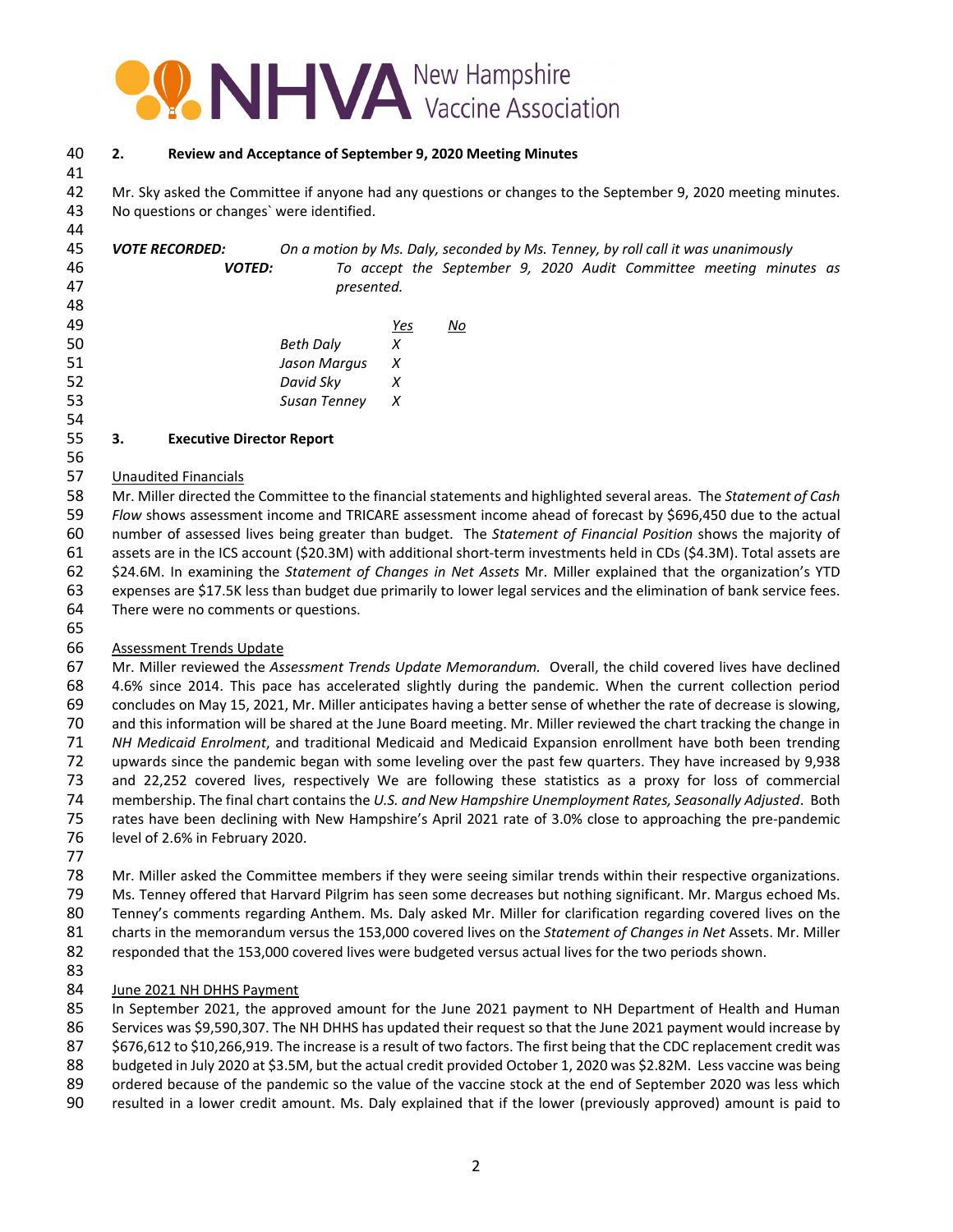

 DHHS, the Department will immediately ask the Association for an additional payment to make up the difference because they cannot close their books with a negative balance for the fiscal year. With the exception of one other year, this has only occurred once. In the years prior to Helms functioning as Administrator, the NHVA had been overpaying the Department most years. The past three years have focused on drawing down the historical overpayment balance during the rate setting process so as to move the funds from the State account to the NHVA for management/investment. Ms. Daly added that that as of today, the Department has purchased \$13.6M of vaccines in this fiscal year and has a deficit in the account of \$10.4M. Ideally, instead of changing the amount during this meeting, Ms. Daly can provide the exact amount at the June meeting for consideration by the full Board.

100 Mr. Miller agreed that it made sense to have the more up to date number at the June meeting, and he wanted to have the initial discussion today so the Audit Committee members were aware of the situation. Ms. Tenney asked Mr. Miller if he was looking for this Committee to make a recommendation to bring to the full Board. Mr. Miller stated he thought the Committee could either make a recommendation today that the exact number would change between now and the next meeting or perhaps make a recommendation to the Board that we will change the number at the June meeting based upon information provided in June by Ms. Daly. Either way, Mr. Miller said that he would develop a summary of today's discussion for the June meeting. Mr. Miller asked Mr. Sky for his thoughts as Chair. Mr. Sky reminded the group that this Committee was in favor of bringing back the funds that DHHS was holding and establishing our own reserves. There was an understanding that there might be a situation where over the course of the year from when the payment amount was approved to when it is due, that the payment amount might change slightly. Mr. Sky advised that at this time, payment is required and as Committee Chair, he did not feel any further action is required from this Committee. He offered to remind the Board at the next meeting of the 112 philosophy regarding recouping the overpayments, or Ms. Tenney as a member of this Committee could do this as well. At this point, he did not believe a formal vote was needed. Mr. Sky asked the Committee members if anyone else wanted to add comment. Being none, Mr. Miller thanked everyone for their input and stated he would put this 115 on the agenda for the June meeting. 

# **4. Auditor Selection FY2021**

 Mr. Miller referenced the FY2021 audit engagement letter from Carew & Wells. He reminded the group that NHVA has been working with Carew & Wells since prior to Helms becoming Administrator and he reached out to them to obtain a proposal for this coming year's audit. Pending the Committee's decision today, dates have been reserved for onsite work on July 12 and 13, 2021. The proposal letter is very similar to prior years, but the proposed fees include an increase from \$8,500 to \$9,350. The cost has remained steady at \$8,500 for the past four years. The proposed increase was deemed reasonable by Mr. Miller given the level of performance. Carew & Wells requires a payment of \$3,500 upon signing with the balance due with final delivery. Mr. Miller asked that the Committee consider a vote to approve the proposal for the FY2021 audit. Mr. Sky questioned the Audit Committee's authority to retain or select an auditor versus that of the Board. Mr. Miller advised that his understanding, per last year's process, was that this Committee approved the selection of the auditor and that two signatures are required for the audit engagement letter – one from management and one from Mr. Sky. Ms. Tenney concurred and stated that due to timing of the services it is not feasible to wait for the June Board meeting. Mr. Sky asked for a motion. 

| --- |                              |              |     |                                                                                  |
|-----|------------------------------|--------------|-----|----------------------------------------------------------------------------------|
| 132 | <i><b>VOTE RECORDED:</b></i> |              |     | On a motion by Ms. Tenney, seconded by Ms. Daly, by roll call it was unanimously |
| 133 | <b>VOTED:</b>                |              |     | To retain Carew & Wells to complete the FY2021 audit.                            |
| 134 |                              |              |     |                                                                                  |
| 135 |                              |              | Yes | No                                                                               |
| 136 |                              | Beth Daly    | X   |                                                                                  |
| 137 |                              | Jason Marqus | X   |                                                                                  |
| 138 |                              | David Sky    | X   |                                                                                  |
| 139 |                              | Susan Tenney | X   |                                                                                  |
| 140 |                              |              |     |                                                                                  |
| 141 |                              |              |     |                                                                                  |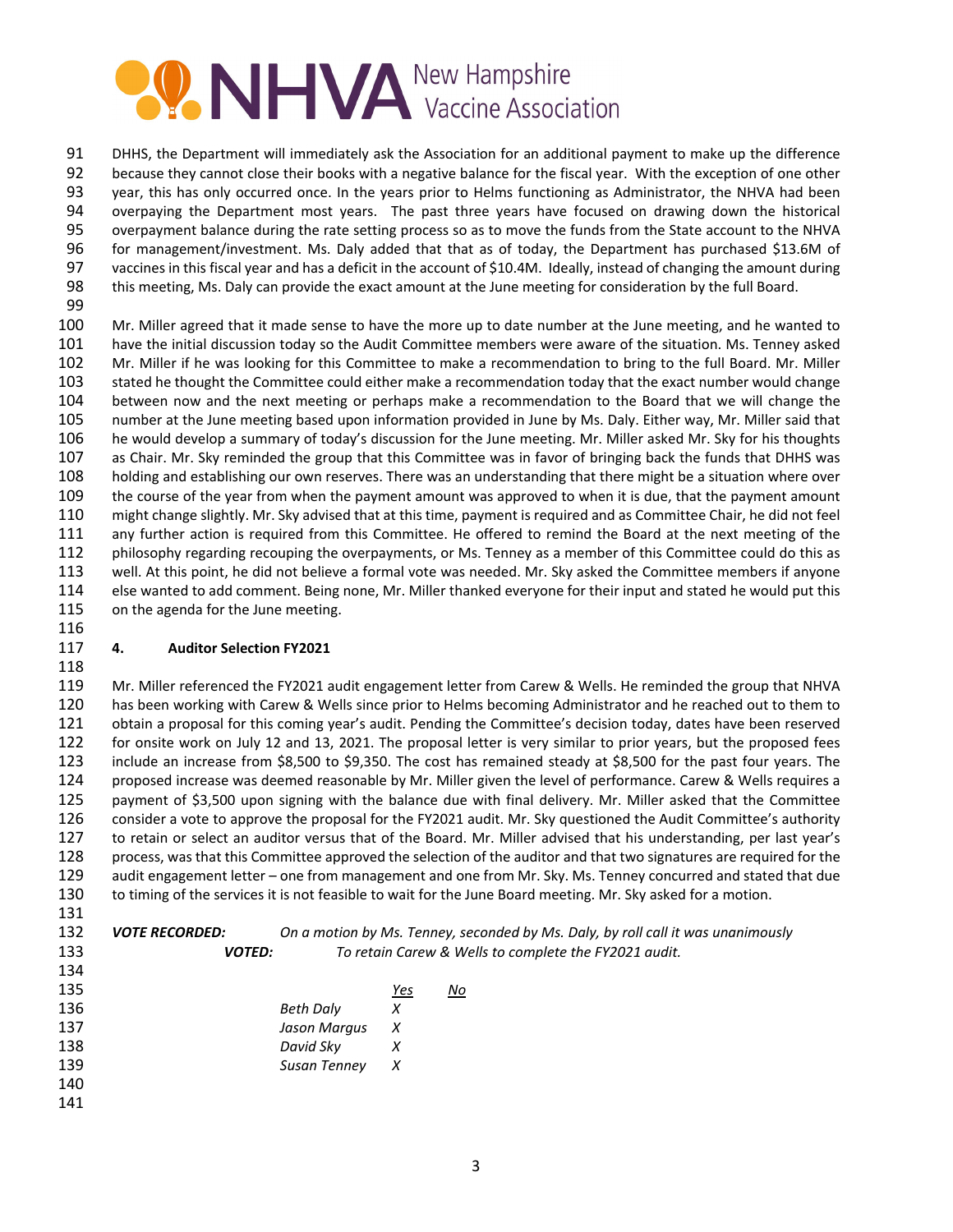

| 142        | 5.                                                                                                                     | <b>FY2022 Administrative Budget</b>                   |                  |            |                                                                                                                     |
|------------|------------------------------------------------------------------------------------------------------------------------|-------------------------------------------------------|------------------|------------|---------------------------------------------------------------------------------------------------------------------|
| 143<br>144 |                                                                                                                        |                                                       |                  |            | Mr. Miller reviewed the FY2022 administrative budget draft. It includes historic total budget amounts from FY2017   |
| 145        |                                                                                                                        |                                                       |                  |            | to present for comparison. In summary, a slight increase is proposed from the current budget of \$146,550 to the    |
| 146        |                                                                                                                        |                                                       |                  |            | proposed budget of \$148,647. The Committee reviewed each line item as summarized:                                  |
| 147        | ٠                                                                                                                      |                                                       |                  |            | Administrator Fees - Budgeted a 4% inflator to take effect October 1, 2021.                                         |
| 148        | ٠                                                                                                                      |                                                       |                  |            | Subcontractor Fees - Left blank as we do not anticipate a need.                                                     |
| 149        | п                                                                                                                      |                                                       |                  |            | Bank Fees-Eliminated for FY2022 through lockbox vendor termination.                                                 |
| 150        | ٠                                                                                                                      |                                                       |                  |            | Board Meeting Expense - Retained in preparation for post-pandemic meetings.                                         |
| 151        | ٠                                                                                                                      | Stationery and Printing - Remains flat.               |                  |            |                                                                                                                     |
| 152        | ٠                                                                                                                      |                                                       |                  |            | Insurance - Level plus expected inflation based upon size of cash on hand.                                          |
| 153        | ٠                                                                                                                      |                                                       |                  |            | Licenses and Fee - Annual Report fee for the State of New Hampshire.                                                |
| 154        | ٠                                                                                                                      | Postage and Shipping - Remains flat.                  |                  |            |                                                                                                                     |
| 155        | ٠                                                                                                                      |                                                       |                  |            | Professional Fees - Audit - Increase reflected. No increases for four years prior.                                  |
| 156        | ٠                                                                                                                      | Professional Fees - Legal - Remains flat.             |                  |            |                                                                                                                     |
| 157        | ٠                                                                                                                      | Website - Remains flat.                               |                  |            |                                                                                                                     |
| 158        |                                                                                                                        |                                                       |                  |            |                                                                                                                     |
| 159        |                                                                                                                        |                                                       |                  |            | Mr. Sky asked Mr. Miller if he is recommending that the Board approves this budget or is he looking for the Audit   |
| 160        | Committee to approve. Mr. Miller explained it would be a recommendation to the Board from the Audit Committee          |                                                       |                  |            |                                                                                                                     |
| 161        | for approval.                                                                                                          |                                                       |                  |            |                                                                                                                     |
| 162        |                                                                                                                        |                                                       |                  |            |                                                                                                                     |
| 163        |                                                                                                                        | There being no questions, Mr. Sky asked for a motion. |                  |            |                                                                                                                     |
| 164        |                                                                                                                        |                                                       |                  |            |                                                                                                                     |
| 165        |                                                                                                                        | <b>VOTE RECORDED:</b>                                 |                  |            | On a motion by Ms. Tenney, seconded by Ms. Daly, by roll call it was unanimously                                    |
| 166        |                                                                                                                        | <b>VOTED:</b>                                         |                  |            | To recommend to the full Board of Directors to approve at the June 2021 meeting                                     |
| 167        |                                                                                                                        |                                                       |                  |            | the FY2022 Administrative Budget as presented.                                                                      |
| 168        |                                                                                                                        |                                                       |                  |            |                                                                                                                     |
| 169        |                                                                                                                        |                                                       |                  | <u>Yes</u> | <u>No</u>                                                                                                           |
| 170        |                                                                                                                        |                                                       | <b>Beth Daly</b> | X          |                                                                                                                     |
| 171        |                                                                                                                        |                                                       | Jason Margus     | Χ          |                                                                                                                     |
| 172        |                                                                                                                        |                                                       | David Sky        | X          |                                                                                                                     |
| 173        |                                                                                                                        |                                                       | Susan Tenney     | Χ          |                                                                                                                     |
| 174        |                                                                                                                        |                                                       |                  |            |                                                                                                                     |
| 175        |                                                                                                                        |                                                       |                  |            | Mr. Miller thanked the Committee and advised this will be added to the June meeting agenda.                         |
| 176        |                                                                                                                        |                                                       |                  |            |                                                                                                                     |
| 177        | 6.                                                                                                                     | <b>Other Business</b>                                 |                  |            |                                                                                                                     |
| 178        |                                                                                                                        |                                                       |                  |            |                                                                                                                     |
| 179        |                                                                                                                        |                                                       |                  |            | Mr. Sky asked the Committee members if anyone had any other business to discuss. There were none.                   |
| 180        |                                                                                                                        |                                                       |                  |            |                                                                                                                     |
| 181        | 7.                                                                                                                     | <b>Public Comment</b>                                 |                  |            |                                                                                                                     |
| 182        |                                                                                                                        |                                                       |                  |            |                                                                                                                     |
| 183        | Mr. Sky opened the meeting up for comments from members of the Public. Ms. Condon thanked Helms & Company              |                                                       |                  |            |                                                                                                                     |
| 184        | for making this public access available and had three questions. The first question was regarding the lockbox services |                                                       |                  |            |                                                                                                                     |
| 185        | being brought back in house. When she was a board member, she recalled that the prior Administrator did not have       |                                                       |                  |            |                                                                                                                     |
| 186        | sufficient checks and balances in place for this. She asked what the NHVA has put in place for checks and balances     |                                                       |                  |            |                                                                                                                     |
| 187        | to assure the accuracy of those assessment collections, especially given the problems experienced in the past. The     |                                                       |                  |            |                                                                                                                     |
| 188        | second question related to the additional payment to the NH DHHS due in June 2021. She asked if there were details     |                                                       |                  |            |                                                                                                                     |
| 189        |                                                                                                                        |                                                       |                  |            | available regarding this request beyond the verbal discussion from today's meeting. She then asked if these numbers |
| 190        |                                                                                                                        |                                                       |                  |            | are audited and where the public can access this information. Finally, Ms. Condon asked about the vote taken today  |
| 191        |                                                                                                                        |                                                       |                  |            | by the Committee to approve the Carew & Wells proposal to conduct the FY2021 audit and whether there could be       |